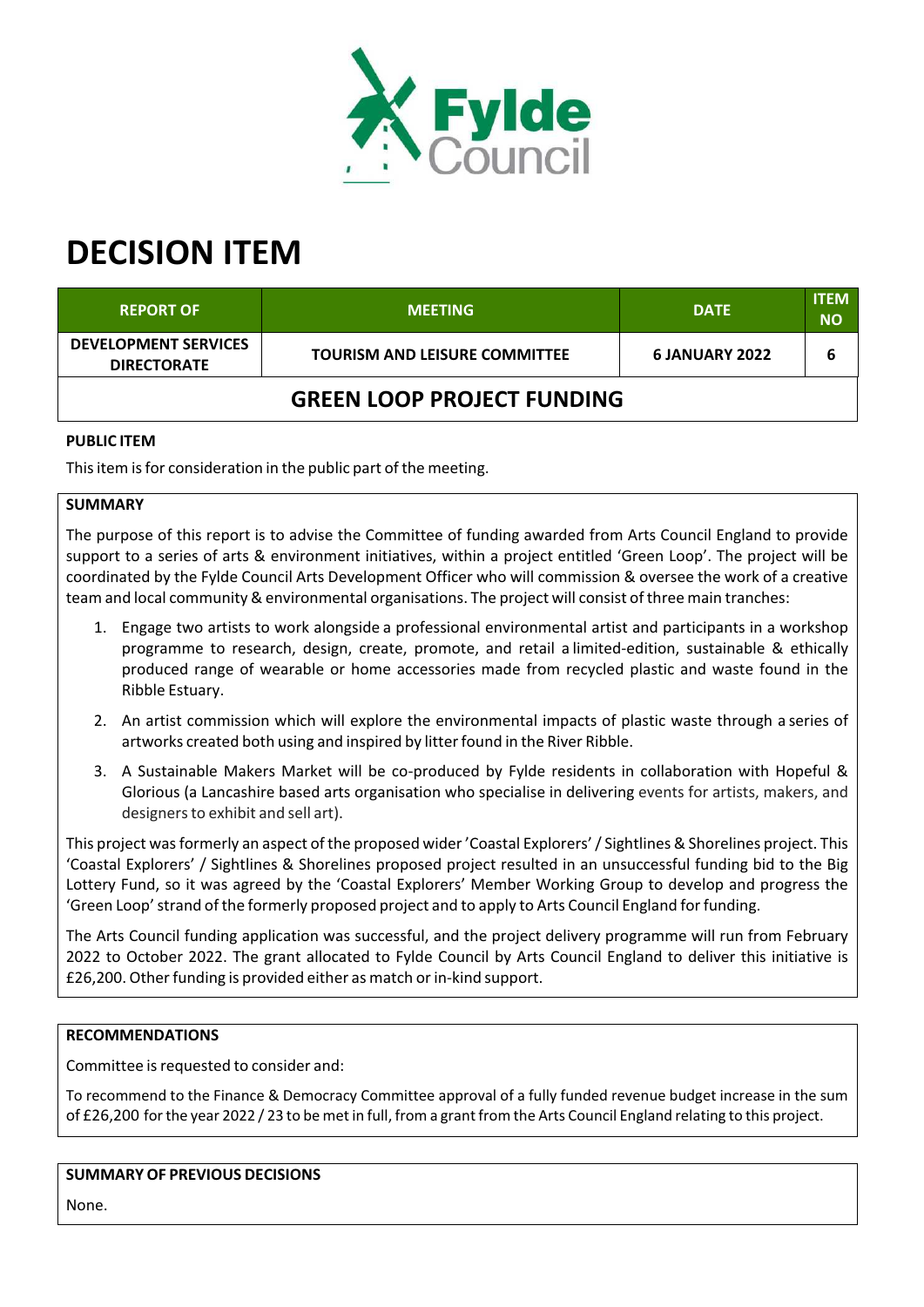| <b>CORPORATE PRIORITIES</b>                              |  |  |
|----------------------------------------------------------|--|--|
| Economy – To create a vibrant and healthy economy        |  |  |
| Environment-To deliver services customers expect         |  |  |
| Efficiency - By spending money in the most efficient way |  |  |
| Tourism - To create a great place to live and visit      |  |  |

## **REPORT**

- 1. Fylde Council had previously approved a capital request for £20,000 for an arts project entitled 'Coastal Explorers' / Sightlines & Shorelines subject to the securing of external funding from the Big Lottery Fund and Arts Council England. Due to funding grants from the Big Lottery Fund being primarily diverted to Covid 19 recovery related projects, the bid for 'Coastal Explorers' / Sightlines & Shorelines was unsuccessful and the £20,000 was removed from the capital programme.
- 2. One element of the formerly proposed 'Coastal Explorers' project was a series of arts & environment initiatives and following discussions with the Member working group, it was decided to develop & progressthis element of the project and make an application to Arts Council England for funding. This funding bid was successful and communicated to Fylde Council in November 2021. This project is entitled Green Loop.
- 3. Green Loop is an art and environment project motivated by the desire to connect Fylde's communities with the coastline. The project will provide meaningful volunteer opportunities, develop skills, provide engagement opportunitiesfor local people, particularly socially isolated young people (NEET), whose lives and opportunities have been particularly impacted by COVID-19. In doing so, it will offer local people opportunities to create deeper connections to the coastline so that it becomes more accessible to all, better appreciated, and better understood. We have strengthened relationships and ideas through partnership working with community and voluntary organisations, artists, and environmentalists. The pandemic hasforced many to be more creative, and to appreciate the natural environment. It isthis acknowledgment acrosssociety that we wish to capture. GL will bring together some of our most isolated residents through this shared purpose.

The Green Loop project is comprised of three thematically linked strands, delivered by the community in collaboration with professional artists and environmentalists: ‐

- Using the local coastline as the stimulus, we will engage two emerging artists to work alongside a professional environmental artist and participants in a workshop programme to research, design, create, promote, and retail a limited‐edition, sustainable & ethically produced range of wearable or home accessories made from recycled plastic and waste found in the Ribble Estuary. Participants will retail their outputs online and at local craft markets, showing how beautiful items can be made from recycled materials. Working with partner organisations Ribble Rivers Trust, Love My Beach & Friends of the Estuary invaluable support will be provided through the provision of ecology sessions and waste material sourcing activities.
- An artist commission created by Nerissa Cargill Thompson will explore the environmental impacts of plastic waste through a series of artworks created both using and inspired by litter found in the River Ribble. Nerissa will collaborate with the local business sector to develop an exhibition trail to be hosted by the participating businesses, along Fylde's high streets, bringing greater awareness of the human impact on the local environment looking at the legacy of such waste and alternative choices.
- A Sustainable Makers Market will be co-produced by Fylde residents in collaboration with Hopeful & Glorious ( ://hopefulandglorious.co.uk/" \t " blank" https://hopefulandglorious.co.uk/) providing a platform for the launch of the communities limited edition product range. Developed with an environmental ethos, the makers market brand will be produced in line with a set of green principles which will shape the design of the marketing strategy, artisans selected and transport/travel requirements. The market will be hosted at Fairhaven Lake and within the newly restored Isaac Dixon boathouse.